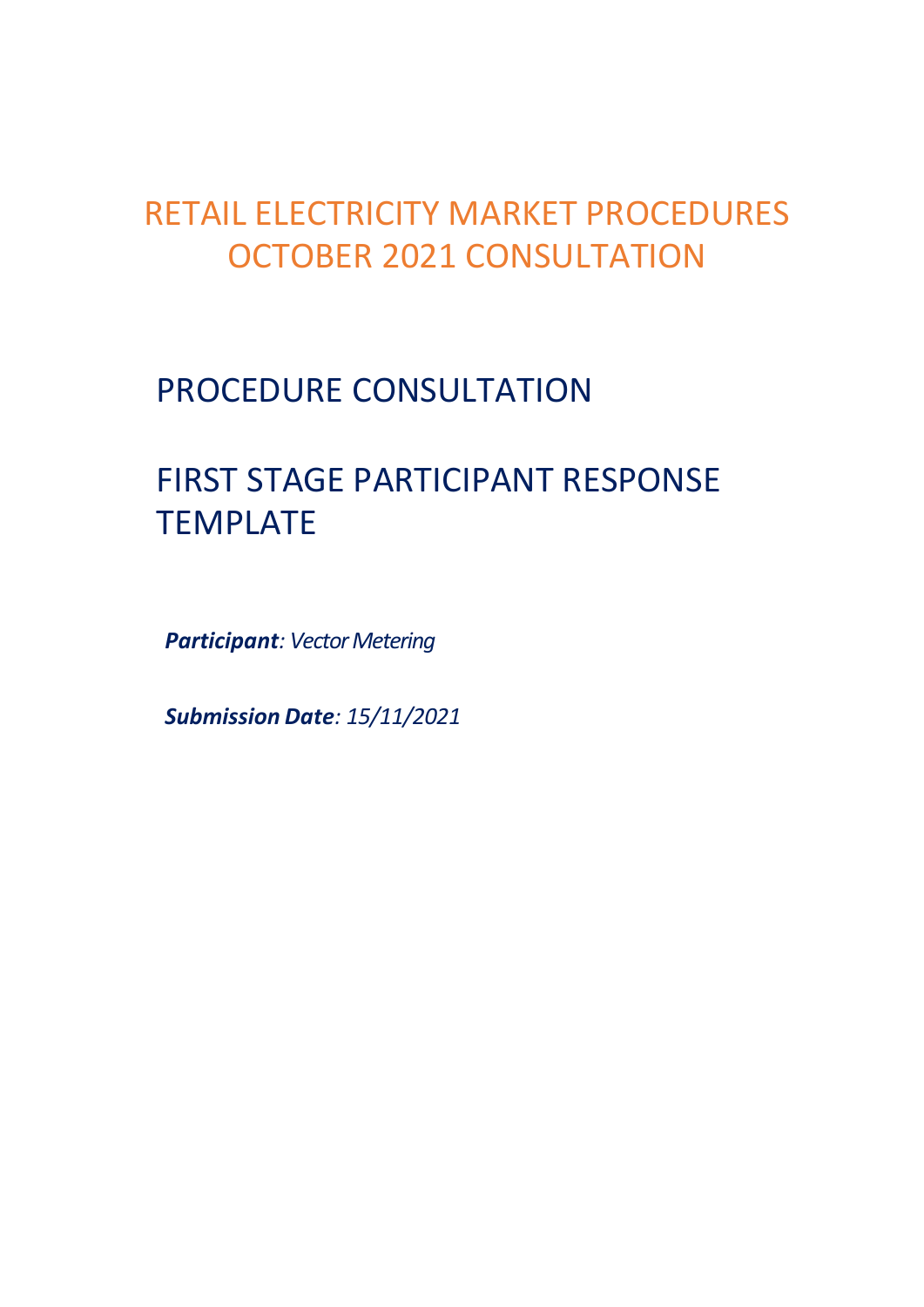#### Table of Contents

| 1.  |                                                                                                   |  |
|-----|---------------------------------------------------------------------------------------------------|--|
| 2.  |                                                                                                   |  |
| 3.  |                                                                                                   |  |
| 4.  |                                                                                                   |  |
| 5.  |                                                                                                   |  |
| 6.  |                                                                                                   |  |
| 7.  |                                                                                                   |  |
| 8.  |                                                                                                   |  |
| 9.  | MSATS Procedures: Consumer Administration and Transfer Solution (CATS) Procedure Principles and   |  |
| 10. | MSATS Procedures: Procedure for the Management of Wholesale, Interconnector, Generator and Sample |  |
| 11. | Metrology Procedure: Part B - National Electricity Market (Metrology Procedure: Part B)11         |  |
| 12. |                                                                                                   |  |
| 13. |                                                                                                   |  |
| 14. | Retail Electricity Market Procedures - Glossary and Framework (Glossary/Framework)  12            |  |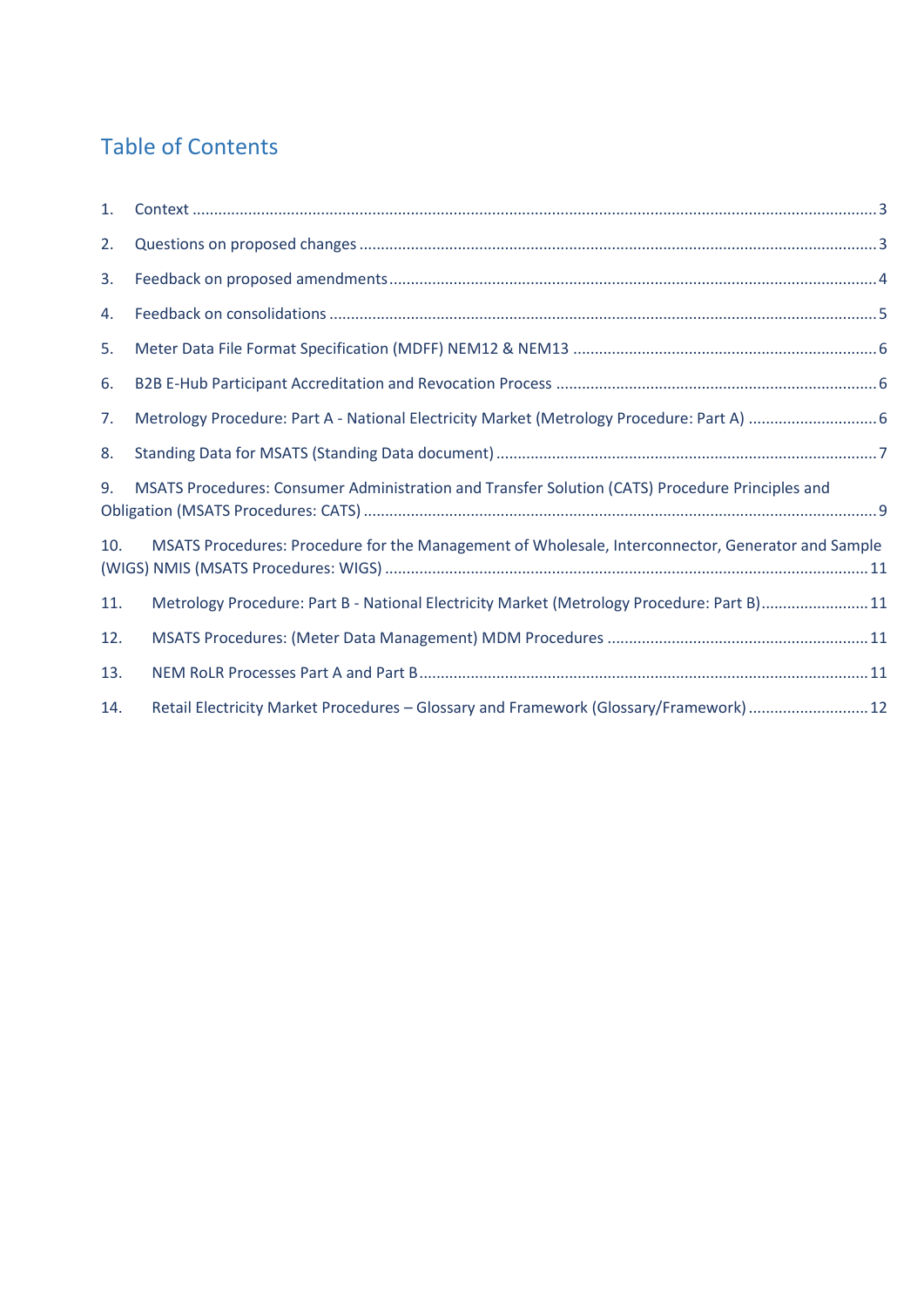#### **1. Context**

This template is to assist stakeholders in giving feedback about the changes detailed in the initial draft procedures associated with the Retail Electricity Market Procedures October 2021 consultation.

The changes being proposed are because of NER rule changes which have occurred requiring changes to AEMO's Retail Electricity Market Procedures and the following proposed changes by proponents and AEMO to implement recommended process improvements.

#### **2. Questions on proposed changes**

<span id="page-2-1"></span><span id="page-2-0"></span>

| <b>Heading</b>                                                                                                                                                                                                                                                                                                           | <b>Participant Comments</b>                                                                                                                                                                                                                                                                                                                                                                                                       |
|--------------------------------------------------------------------------------------------------------------------------------------------------------------------------------------------------------------------------------------------------------------------------------------------------------------------------|-----------------------------------------------------------------------------------------------------------------------------------------------------------------------------------------------------------------------------------------------------------------------------------------------------------------------------------------------------------------------------------------------------------------------------------|
| Does your organisation support the proposals contained in the Issues<br>Paper? If not, please specify areas in which your organisation disputes<br>AEMO's assessment (include ICF reference number) of the proposal and<br>include information that supports your rationale why you do not support<br>AEMO's assessment. | Yes                                                                                                                                                                                                                                                                                                                                                                                                                               |
| Are there better options to accommodate the change proposals that<br>better achieve the required objectives? What are the pros and cons of<br>these options? How would they be implemented?                                                                                                                              |                                                                                                                                                                                                                                                                                                                                                                                                                                   |
| What are the main challenges in adopting these proposed changes? How<br>should these challenges be addressed?                                                                                                                                                                                                            | Changes to MET A. 12.5 require MP's to implement new processes to run a<br>sample program for remotely read meters. The high volumes of remotely<br>meters will result in large family sizes and corresponding sample sizes,<br>therefore the current manual processes in place for manually read meters<br>will need to be automated for remotely read meters so adequate time is<br>required to allow these to be put in place. |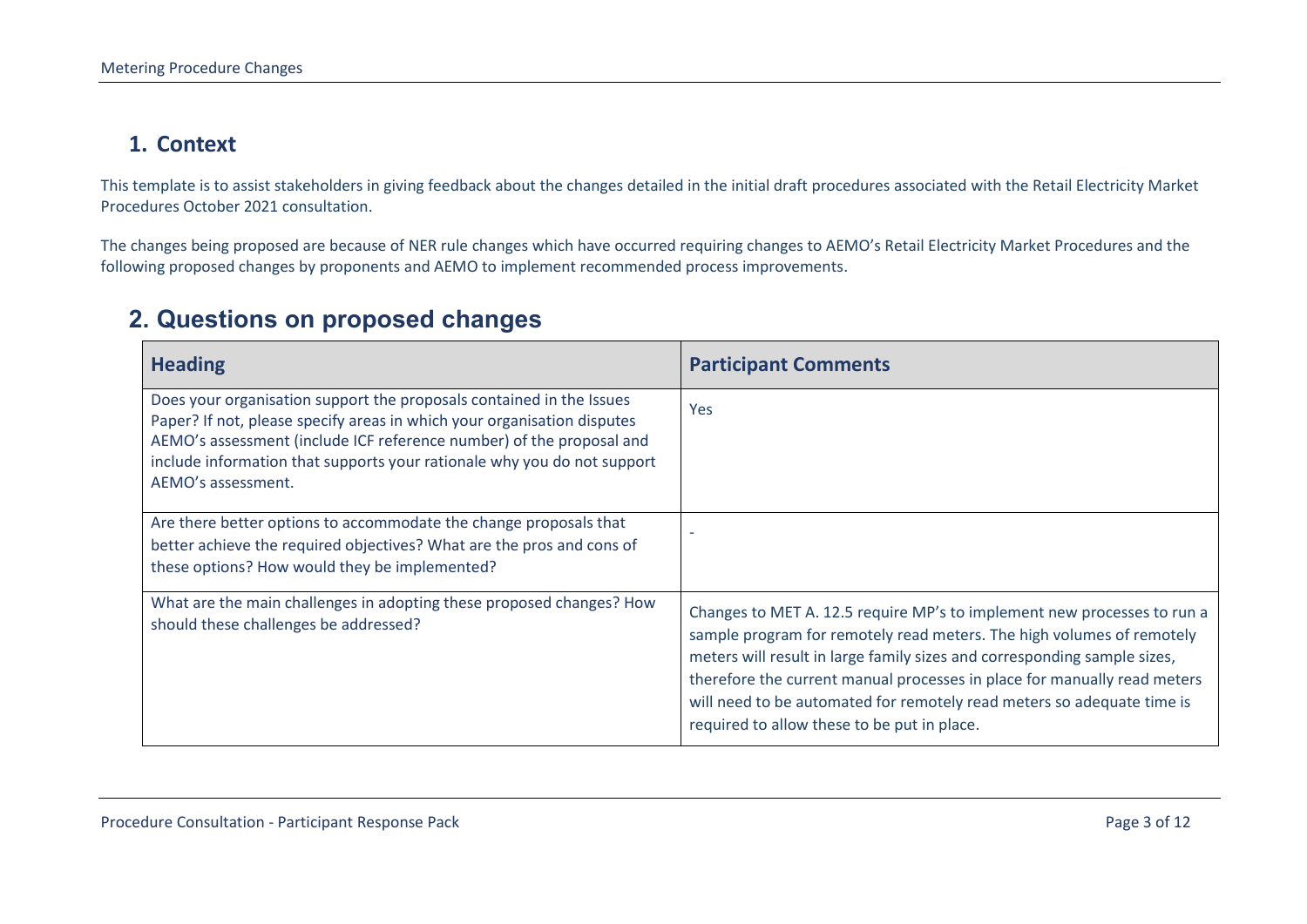| <b>Heading</b>                                                                                                                                                                                                                                                                                                                                                                                                                                                                                                                                                                             | <b>Participant Comments</b> |
|--------------------------------------------------------------------------------------------------------------------------------------------------------------------------------------------------------------------------------------------------------------------------------------------------------------------------------------------------------------------------------------------------------------------------------------------------------------------------------------------------------------------------------------------------------------------------------------------|-----------------------------|
| Do you have any further questions or comments in relation to the<br>proposals described above?                                                                                                                                                                                                                                                                                                                                                                                                                                                                                             |                             |
| Does your organisation have any feedback / suggestions that closely<br>relates to the scope or impacts this consultation, but the nature of the<br>feedback / suggestion warrant further investigations / discussion? If so,<br>please include your feedback / suggestions. Please note that this feedback<br>will be reviewed by AEMO at a later date, therefore will not be used for<br>this consultation. AEMO will complete a preliminary assessment of the<br>feedback assess the feedback and it may then form part of another<br>consultation or the annual prioritisation process. | No.                         |

# **3. Feedback on proposed amendments**

<span id="page-3-0"></span>

| <b>Document</b>                                                                                                                                                      | Participant<br><b>Comments</b> |
|----------------------------------------------------------------------------------------------------------------------------------------------------------------------|--------------------------------|
| B2B E-Hub Participant Accreditation and Revocation Process (CIP_045 B2B E-Hub Participant Accreditation Procedure<br>Clarification)                                  |                                |
| Consumer Administration and Transfer Solution (CATS) Procedure Principles and Obligation (MSATS Procedures: CATS)<br>(CIP 050 NREG and GENERATR NMI Classifications) | -                              |
| Meter Data File Format Specification (MDFF) NEM12 & NEM13 (CIP 042 Reason Code)                                                                                      |                                |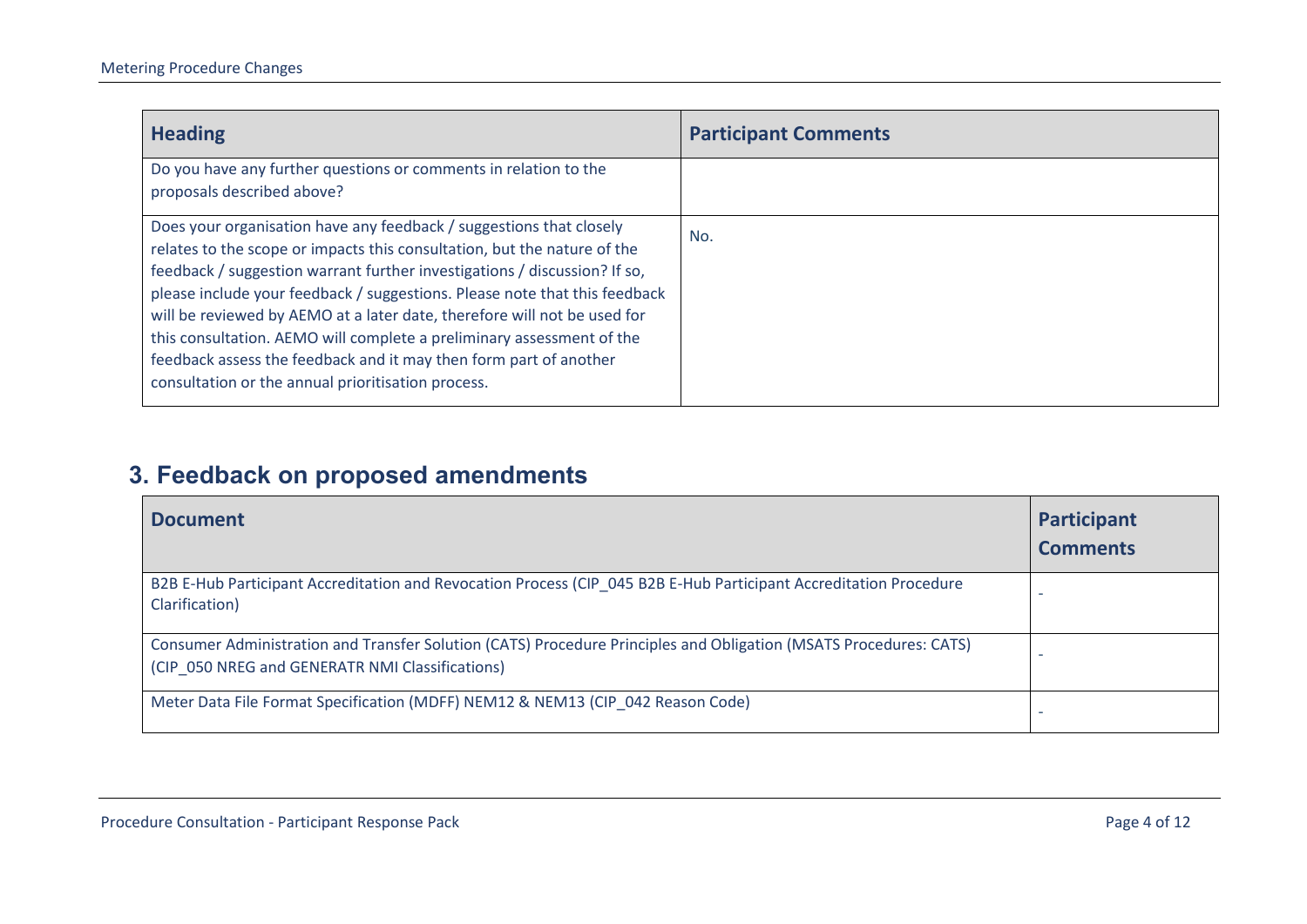| <b>Document</b>                                                                                                                      | Participant<br><b>Comments</b> |
|--------------------------------------------------------------------------------------------------------------------------------------|--------------------------------|
| Metrology Part A (CIP 046 Clarification of Clause 12.5, CIP 048 Reference to AS60044)                                                | See below.                     |
| Standing Data for MSATS (Standing Data document) (CIP_049 Controlled Load Enumerations, CIP_053 GPS Coordinates<br>Minimum Standard) |                                |

### **4. Feedback on consolidations**

<span id="page-4-0"></span>

| <b>Document</b>                                                                        | <b>Clause</b> | <b>Participant Comments</b> |
|----------------------------------------------------------------------------------------|---------------|-----------------------------|
| <b>CATS</b>                                                                            |               | Support                     |
| <b>WIGS</b>                                                                            |               | Support                     |
| <b>Metrology Part A</b>                                                                |               | Support                     |
| <b>Metrology Part B</b>                                                                |               | Support                     |
| <b>MSATS Procedures: MDM Procedures</b>                                                |               | Support                     |
| NEM RoLR Processes Part A and Part B                                                   |               | Support                     |
| Retail Electricity Market Procedures - Glossary and Framework (Glossary and Framework) |               | Support                     |
| <b>Standing Data document</b>                                                          |               | Support                     |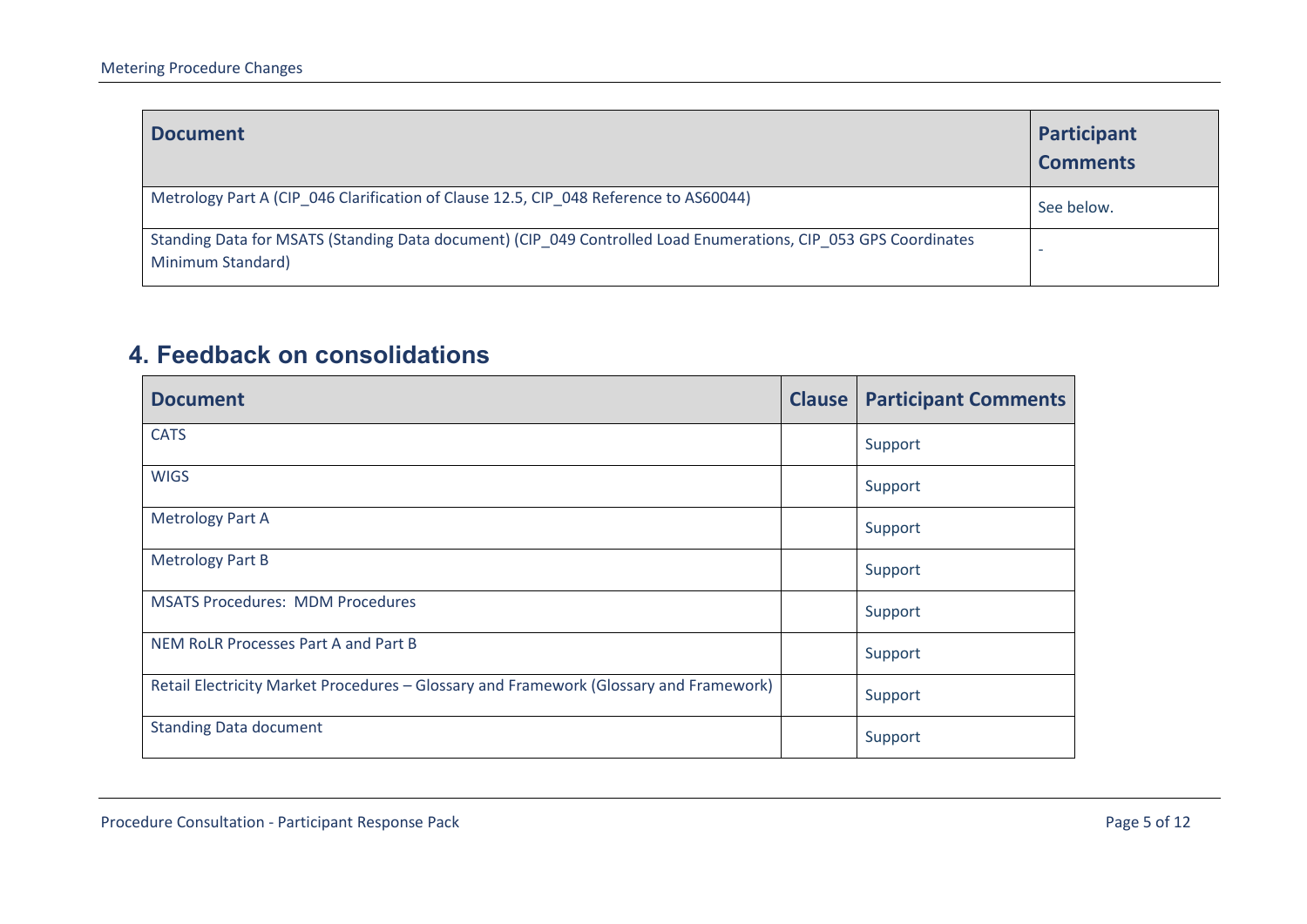## **5. MDFF NEM12 & NEM13**

|  | Section   Description | <b>Participant Comments</b> |
|--|-----------------------|-----------------------------|
|  | - 2                   | -                           |

### **6. B2B E-Hub Participant Accreditation and Revocation Process**

| <b>Section</b> | <b>Description</b> | Participant<br><b>Comments</b> |
|----------------|--------------------|--------------------------------|
|                |                    |                                |

### **7. Metrology Procedure: Part A - National Electricity Market (Metrology Procedure: Part A)**

<span id="page-5-2"></span><span id="page-5-1"></span><span id="page-5-0"></span>

| <b>Section</b> | <b>Description</b> | <b>Participant Comments</b>                                                                                                                                                                                                                                                                                                                                         |
|----------------|--------------------|---------------------------------------------------------------------------------------------------------------------------------------------------------------------------------------------------------------------------------------------------------------------------------------------------------------------------------------------------------------------|
| 12.5           | Section title      | While 12.5 section header has changed the first paragraph still<br>refers to whole current manually read metering installations.<br>It is still unclear if these obligations apply to all small customer<br>metering or only manually read. Can AEMO please clarify if<br>this requirement is for both remotely and manually read<br>meters, or only manually read? |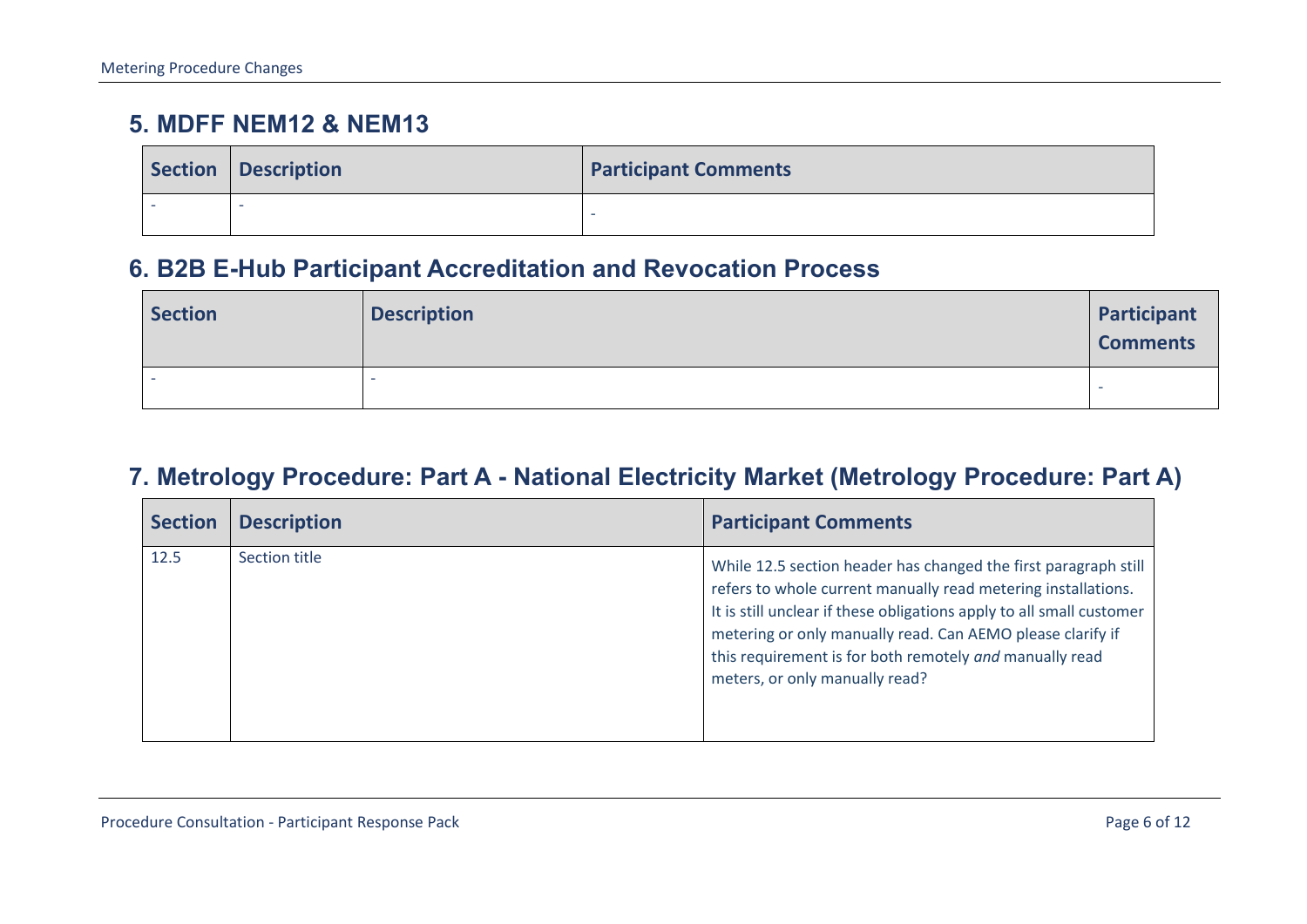| <b>Section</b> | <b>Description</b> | <b>Participant Comments</b>                                                                                                                                                                                                                                                                                                                                                                                                                                                                                                                                                                                                                                                                                                                                                                                                                                                                                                                                                                                                                                                                                                                                                                                                                    |
|----------------|--------------------|------------------------------------------------------------------------------------------------------------------------------------------------------------------------------------------------------------------------------------------------------------------------------------------------------------------------------------------------------------------------------------------------------------------------------------------------------------------------------------------------------------------------------------------------------------------------------------------------------------------------------------------------------------------------------------------------------------------------------------------------------------------------------------------------------------------------------------------------------------------------------------------------------------------------------------------------------------------------------------------------------------------------------------------------------------------------------------------------------------------------------------------------------------------------------------------------------------------------------------------------|
|                |                    | 12.5. Verification of Metering data for whole current Manually Read Metering<br>installations for small customers and Type 7 Metering installations<br>To facilitate the verification of metering data for whole current manually read metering<br>installations and type 7 metering installations:<br>Each MC must ensure that a Sample Test Plan is established and maintained in accordance<br>(a)<br>with Australian Standards "AS 1199: Sampling procedures for inspection by attributes -<br>Sampling schemes indexed by Acceptance Quality Limit (AQL) for lot-by-lot inspection".<br>Each MC must ensure that the Sample Test Plan is set at General Inspection Level II and<br>(b)<br>initially selected to be a normal inspection sample size using an AQL of 1.5.<br>A test sample is deemed to have passed the verification test when the metering data stored<br>(c)<br>in the metering data services database is consistent with the energy data stored in the<br>metering installation. If the metering data stored in the metering data services database does<br>not match the energy data stored in the metering installation, then the test sample is<br>deemed to have failed the verification test and must be rectified. |
|                |                    | Each MC must ensure the following steps are taken after each round of verification:<br>(d)<br>1 May 14 March 2022<br>Page 20 of 30                                                                                                                                                                                                                                                                                                                                                                                                                                                                                                                                                                                                                                                                                                                                                                                                                                                                                                                                                                                                                                                                                                             |

## **8. Standing Data document**

<span id="page-6-0"></span>

| <b>Section</b> | <b>Description</b>       | <b>Participant Comments</b>                                                                                                                                                                                                 |
|----------------|--------------------------|-----------------------------------------------------------------------------------------------------------------------------------------------------------------------------------------------------------------------------|
| Table 6        | Connection configuration | The consultation issues paper reports that changes to clarify Connection<br>Configuration were made to the Standing Data for MSATS document. This<br>appears to be missing from the draft document. Table 6 refers to DLFs. |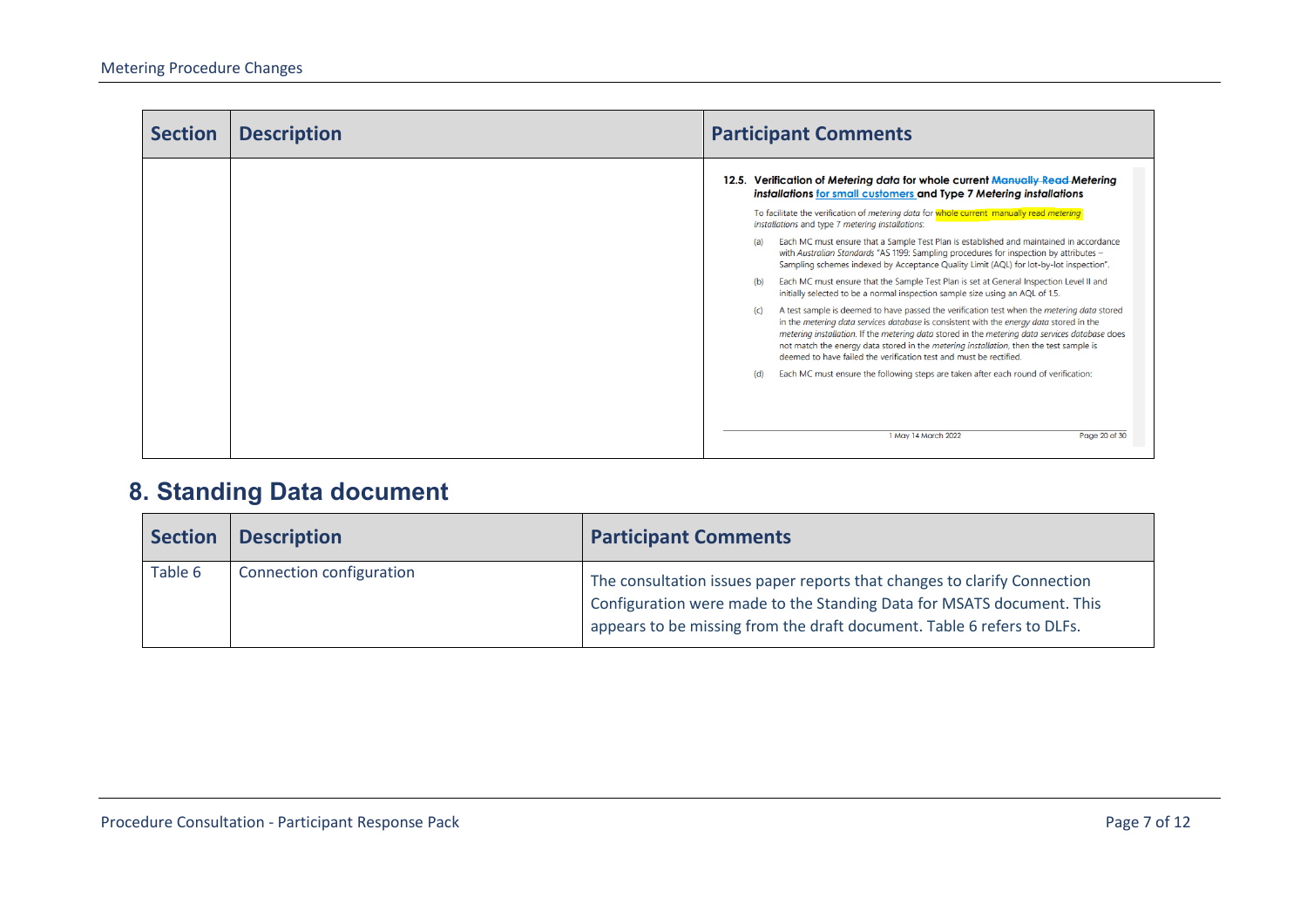| <b>Section</b> | <b>Description</b>                                        | <b>Participant Comments</b>                                                                                                                                                                                                                                                                                                                                                                                                                                                                                                                                                                         |
|----------------|-----------------------------------------------------------|-----------------------------------------------------------------------------------------------------------------------------------------------------------------------------------------------------------------------------------------------------------------------------------------------------------------------------------------------------------------------------------------------------------------------------------------------------------------------------------------------------------------------------------------------------------------------------------------------------|
|                |                                                           | Proposal<br>The ERCF also agreed to propose that:<br>A note should be included to provide guidance to the field, which states that 'Information registered<br>with a Greenfield NMI may be subject to change during the connection process', reflecting the fact<br>that the phases available may change over time.<br>The 'Phase' value will refer to 'Phases to the NMI', rather than to the meter.<br>This Change will improve clarity within the market and operational efficiency.<br>Section Description<br>Document<br>Standing Data for MSATS   Table 6   Statements added as set out above |
| 12             | USE OF NMI SUFFIX TO POPULATE<br>CATS_REGISTER_IDENTIFIER | This passage on page 71 appears to be out of date as it refers to Nett<br>Datastreams for Interval data. Recommend a review.                                                                                                                                                                                                                                                                                                                                                                                                                                                                        |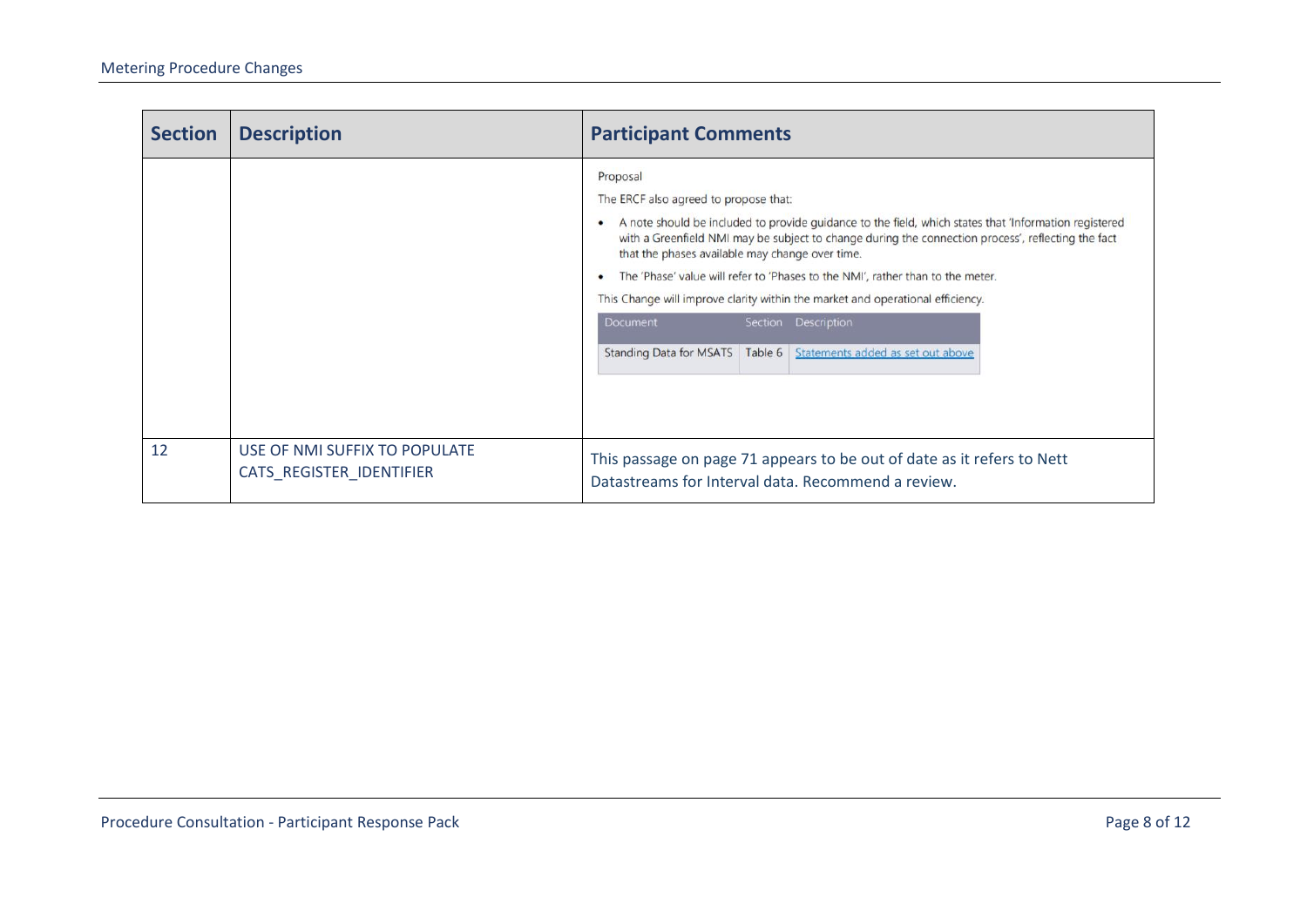| <b>Section</b> | <b>Description</b> | <b>Participant Comments</b>                                                                                                                                                                                                                                                                                                                                                                                                                                                                                                                                                                                                                                                                                                                                                                                                                                                                                                                                                                                                                                                                                                                                                                                                                                                                                                                                                                                                                                                                                                                                                                                                                                                                                                                                                                                                                                                                                                                                                                                                                                                                                                                                                                                                                                                                                                                                                                                                                                                                                                                                                                                                                                                                                                                                                                                                                                                                                                                                                                                                                                                                                                                                                                                                                                                                                                                                                                                                                                                                                                                                                                                                                                                                                                                                                                                                                                                                                             |
|----------------|--------------------|-------------------------------------------------------------------------------------------------------------------------------------------------------------------------------------------------------------------------------------------------------------------------------------------------------------------------------------------------------------------------------------------------------------------------------------------------------------------------------------------------------------------------------------------------------------------------------------------------------------------------------------------------------------------------------------------------------------------------------------------------------------------------------------------------------------------------------------------------------------------------------------------------------------------------------------------------------------------------------------------------------------------------------------------------------------------------------------------------------------------------------------------------------------------------------------------------------------------------------------------------------------------------------------------------------------------------------------------------------------------------------------------------------------------------------------------------------------------------------------------------------------------------------------------------------------------------------------------------------------------------------------------------------------------------------------------------------------------------------------------------------------------------------------------------------------------------------------------------------------------------------------------------------------------------------------------------------------------------------------------------------------------------------------------------------------------------------------------------------------------------------------------------------------------------------------------------------------------------------------------------------------------------------------------------------------------------------------------------------------------------------------------------------------------------------------------------------------------------------------------------------------------------------------------------------------------------------------------------------------------------------------------------------------------------------------------------------------------------------------------------------------------------------------------------------------------------------------------------------------------------------------------------------------------------------------------------------------------------------------------------------------------------------------------------------------------------------------------------------------------------------------------------------------------------------------------------------------------------------------------------------------------------------------------------------------------------------------------------------------------------------------------------------------------------------------------------------------------------------------------------------------------------------------------------------------------------------------------------------------------------------------------------------------------------------------------------------------------------------------------------------------------------------------------------------------------------------------------------------------------------------------------------------------------------|
|                |                    | further extended to describe Datastreams in MSATS, and numeric suffixes were developed to<br>describe the data from type 6 metering installations.<br>In MSATS, the NMISuffix is used in the CATS NMI DATA STREAM table to describe the data as<br>delivered to AEMO. For settlements purposes this data must be 'NET' [Export from network, less<br>import to network] and will be 'Nx' for an interval Datastream, or numeric for an Accumulation<br>Meter.<br>In MSATS release 2.0 a new table, CATS REGISTER IDENTIFIER, was introduced to link identifiers<br>for the source meter register(s) to the Datastream suffix in the CATS_NMI_DATA_STREAM table.<br>The purpose of the table is to enable the alignment of the data held in MSATS and the data being<br>transferred between Participants in the B2B process.<br>This link is achieved through the RegisterID (which describes the data source at the metering<br>installation) and ElectricityDataStream/Suffix (which describes the NMISuffix to which the<br>RegisterID contributes) data elements. This is a many-to-one relationship, i.e. there may be<br>multiple RegisterID values for each ElectricityDataStream/Suffix value in the<br>CATS_REGISTER_IDENTIFIER table.<br>. The RegisterID identifies the measurement element and type of measurement for an Interval<br>Meter, and identifies the location of a stored energy value in an Accumulation Meter.<br>. The ElectricityDataStream/Suffix value in the CATS_NMI_DATA_STREAM table identifies the<br>Datastream registered in MSATS. For settlements purposes, Interval Meter Datastreams will be<br>the NET suffix (format Nx) and for Accumulation Meter Datastreams the suffix value is<br>numeric. MSATS requires data to be delivered against this suffix (if the Datastream is ACTIVE).<br>MSATS does not validate the values entered in this field.<br>. The ElectricityDataStream/Suffix value in the CATS_REGISTER_IDENTIFIER table identifies the<br>individual Datastream(s) contributing to the ElectricityDataStream/Suffix value in the<br>CATS_NMI_DATA_STREAM table. For interval Datastreams, the suffix(es) will indicate the<br>individual Datastream(s) contributing to the Nx Suffix value in the CATS_NMI_DATA_STREAM<br>table where the DataStreamType is P or I (Refer section 14for examples). For accumulation<br>Datastreams the value will be numeric and will be identical to the related Suffix value in the<br>CATS_NMI_DATA_STREAM table (refer section 13 for examples).<br>. The ElectricityDataStream/Suffix values used in the CATS_REGISTER_IDENTIFIER table are used<br>to identify metering data contained in MDFF Files (in the NMISuffix field).<br>. The linkage between the RegisterID and ElectricityDataStream/Suffix exists because the<br>ElectricityDataStream/Suffix data element is populated in the CATS_REGISTER_IDENTIFIER<br>table.<br>. The RegisterID data element has no standard format; therefore, the MPB must determine the<br>appropriate population of this field, e.g. it may be used to indicate the programming code of<br>the register.<br>There is an inconsistent understanding across industry of the meaning of the terms 'register' and<br>'datastream'. Conventionally, to field metering personnel, a 'register' contains a single value, while<br>a 'datastream' represents an array of time separated register values in chronological order.<br>For Accumulation Meters, the RegisterID refers to the non-volatile storage of the cumulative<br>energy register(s). The RegisterID will have identification with the displays of the meters, or<br>identification of internal data stores.<br>For Accumulation Meters, the ElectricityDataStream/Suffix data element in the<br>CATS_REGISTER_IDENTIFIER table may have a many-to-one relationship with the<br>01 OCTOBER 20211 May 2022<br>Page 71 of 95 |

#### **9. MSATS Procedures: MSATS Procedures: CATS**

<span id="page-8-0"></span>

| <b>Section</b> | <b>Description</b>        | <b>Participant Comments</b>                                 |
|----------------|---------------------------|-------------------------------------------------------------|
| 4.4            | <b>NMI Classification</b> | Table from MSATS 4.94 appears to be missing in this version |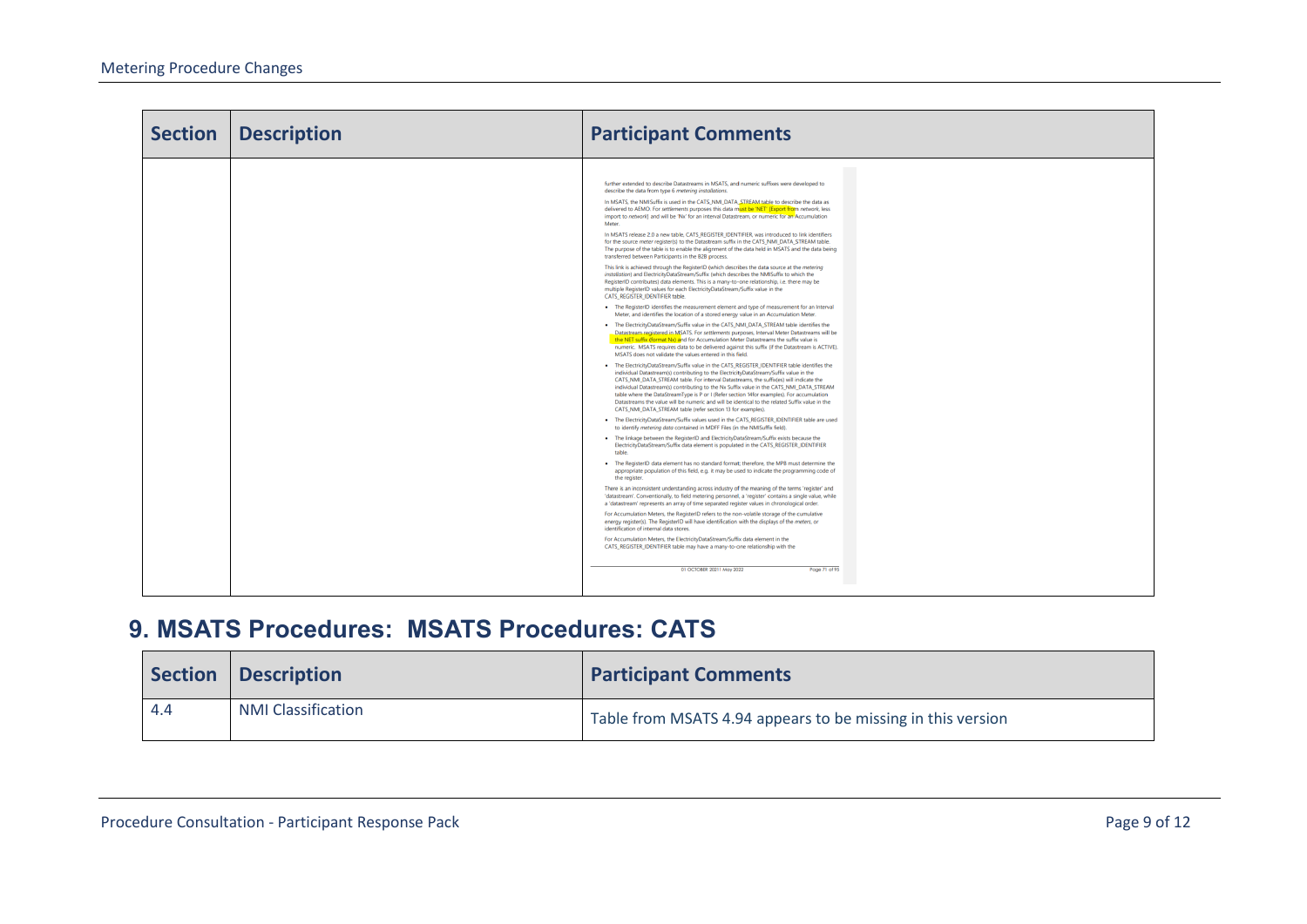| <b>Section</b> | <b>Description</b> | <b>Participant Comments</b> |                                                                                                                                                                                                                                                                                                                                                                                                      |                             |                                                                                                                                                                                                                                                                                                                                                                                                        |              |  |
|----------------|--------------------|-----------------------------|------------------------------------------------------------------------------------------------------------------------------------------------------------------------------------------------------------------------------------------------------------------------------------------------------------------------------------------------------------------------------------------------------|-----------------------------|--------------------------------------------------------------------------------------------------------------------------------------------------------------------------------------------------------------------------------------------------------------------------------------------------------------------------------------------------------------------------------------------------------|--------------|--|
|                |                    | 4.4.                        | <b>NMI Classification</b><br>The NMI Classification Codes 'LARGE' and 'SMALL' are used in these Procedures. They are<br>(a)<br>parameters for defining Change Reason Codes, application timeframes and Objection Rules.<br>The NMI Classification Codes 'LARGE' and 'SMALL' are based on the total annual load of the<br>(b)<br>NMI as per Table 4-D.<br><b>Table 4-D - NMI Classification Codes</b> |                             |                                                                                                                                                                                                                                                                                                                                                                                                        |              |  |
|                |                    |                             | Code Information                                                                                                                                                                                                                                                                                                                                                                                     |                             | Description <sup>(2)</sup>                                                                                                                                                                                                                                                                                                                                                                             | Jurisdiction |  |
|                |                    |                             | <b>EPROFILE</b>                                                                                                                                                                                                                                                                                                                                                                                      |                             | External profile shape                                                                                                                                                                                                                                                                                                                                                                                 | All          |  |
|                |                    |                             | <b>GENERATR</b>                                                                                                                                                                                                                                                                                                                                                                                      |                             | Generator                                                                                                                                                                                                                                                                                                                                                                                              | All          |  |
|                |                    |                             | <b>INTERCON</b>                                                                                                                                                                                                                                                                                                                                                                                      |                             | Interconnector                                                                                                                                                                                                                                                                                                                                                                                         | All          |  |
|                |                    | LARGE <sup>(1)</sup>        | <b>Business</b><br>Customer                                                                                                                                                                                                                                                                                                                                                                          | $>=100$ MWh                 | <b>Australian Capital Territory</b><br>New South Wales<br>Queensland                                                                                                                                                                                                                                                                                                                                   |              |  |
|                |                    |                             |                                                                                                                                                                                                                                                                                                                                                                                                      |                             | $>=150$ MWh                                                                                                                                                                                                                                                                                                                                                                                            | Tasmania     |  |
|                |                    |                             | $>=160$ MWh                                                                                                                                                                                                                                                                                                                                                                                          | South Australia<br>Victoria |                                                                                                                                                                                                                                                                                                                                                                                                        |              |  |
|                |                    |                             | <b>SAMPLE</b>                                                                                                                                                                                                                                                                                                                                                                                        |                             | Sample Meter                                                                                                                                                                                                                                                                                                                                                                                           | All          |  |
|                |                    | $SMLL^{(1)}$                | <b>Business</b><br>Customer                                                                                                                                                                                                                                                                                                                                                                          | <100 MWh                    | <b>Australian Capital Territory</b><br><b>New South Wales</b><br>Queensland                                                                                                                                                                                                                                                                                                                            |              |  |
|                |                    |                             |                                                                                                                                                                                                                                                                                                                                                                                                      |                             | <150MWh                                                                                                                                                                                                                                                                                                                                                                                                | Tasmania     |  |
|                |                    |                             |                                                                                                                                                                                                                                                                                                                                                                                                      | $<$ 160MWh                  | South Australia<br>Victoria                                                                                                                                                                                                                                                                                                                                                                            |              |  |
|                |                    | Residential<br>Customer     | Any MWh                                                                                                                                                                                                                                                                                                                                                                                              | All                         |                                                                                                                                                                                                                                                                                                                                                                                                        |              |  |
|                | <b>WHOLESAL</b>    |                             | <b>Wholesale Transmission Node</b><br>Identifier                                                                                                                                                                                                                                                                                                                                                     | All                         |                                                                                                                                                                                                                                                                                                                                                                                                        |              |  |
|                |                    |                             | Note (1):                                                                                                                                                                                                                                                                                                                                                                                            |                             | These NMI Classification Codes: are used in the CATS Procedures; describe the customer consumption<br>thresholds in the relevant Jurisdictions, for the purposes of metering in the NEM; are complemented<br>by the Customer Classification Codes 'BUSINESS' and 'RESIDENTIAL', as noted in Table 4-E. This<br>approach is consistent with the relevant definitions in the National Energy Retail Law. |              |  |
|                |                    |                             | Note (2):                                                                                                                                                                                                                                                                                                                                                                                            |                             | See relevant Jurisdictional regulation for full details.                                                                                                                                                                                                                                                                                                                                               |              |  |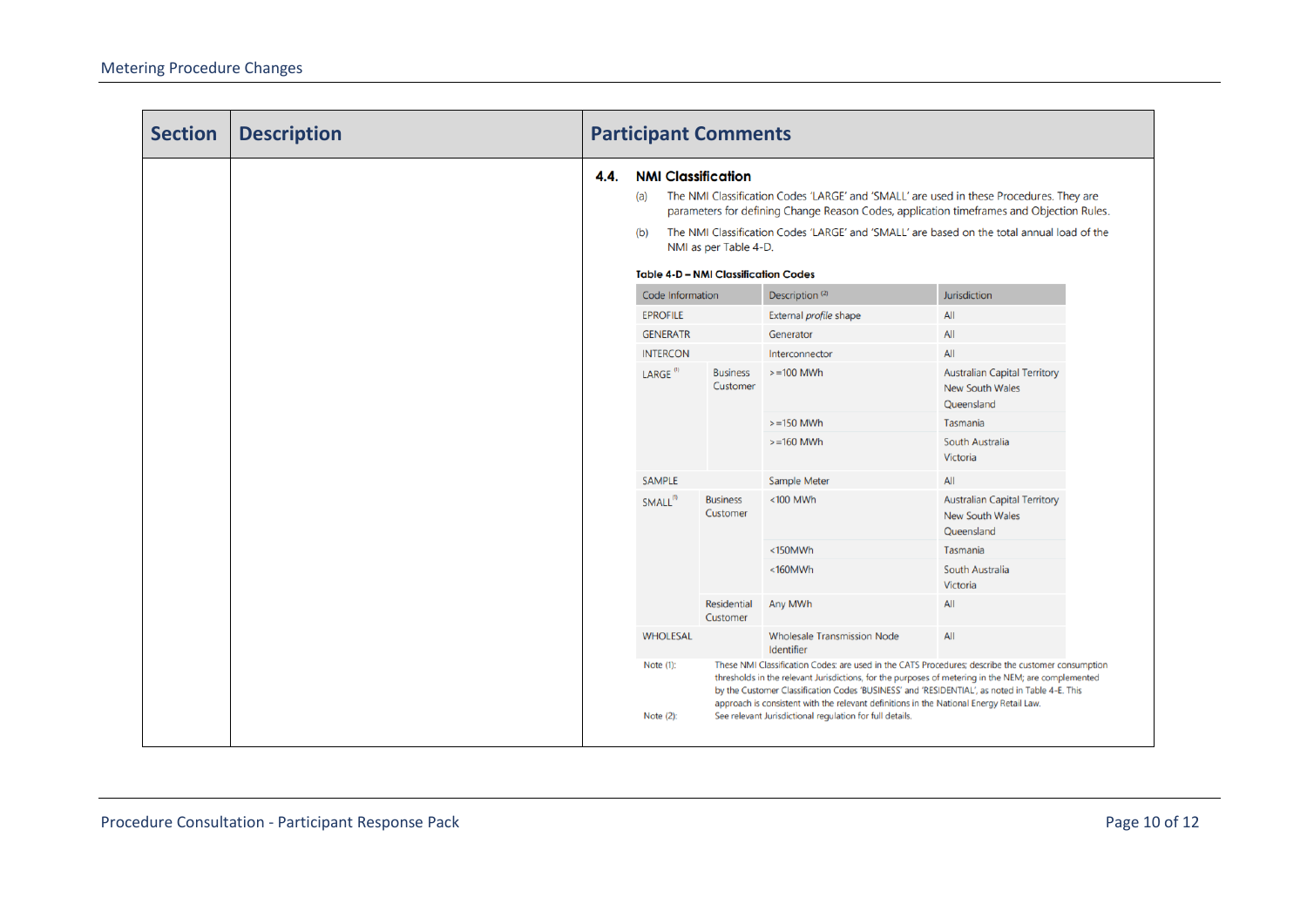#### **10. MSATS Procedures: Procedure for the Management of Wholesale, Interconnector, Generator and Sample (WIGS) NMIS (MSATS Procedures: WIGS)**

| Section   Description | <b>Participant Comments</b> |
|-----------------------|-----------------------------|
|                       | No comments                 |

#### **11. Metrology Procedure: Part B - National Electricity Market (Metrology Procedure: Part B)**

| Section   Description | <b>Participant Comments</b> |
|-----------------------|-----------------------------|
|                       | No comments                 |

#### <span id="page-10-0"></span>**12. MSATS Procedures: (Meter Data Management) MDM Procedures**

| <b>Section</b> | <b>Description</b> | <b>Participant Comments</b> |
|----------------|--------------------|-----------------------------|
|                |                    | No comments                 |

#### **13. NEM RoLR Processes Part A and Part B**

<span id="page-10-3"></span><span id="page-10-2"></span><span id="page-10-1"></span>

| Section Description | <b>Participant Comments</b> |
|---------------------|-----------------------------|
|                     | No comments                 |